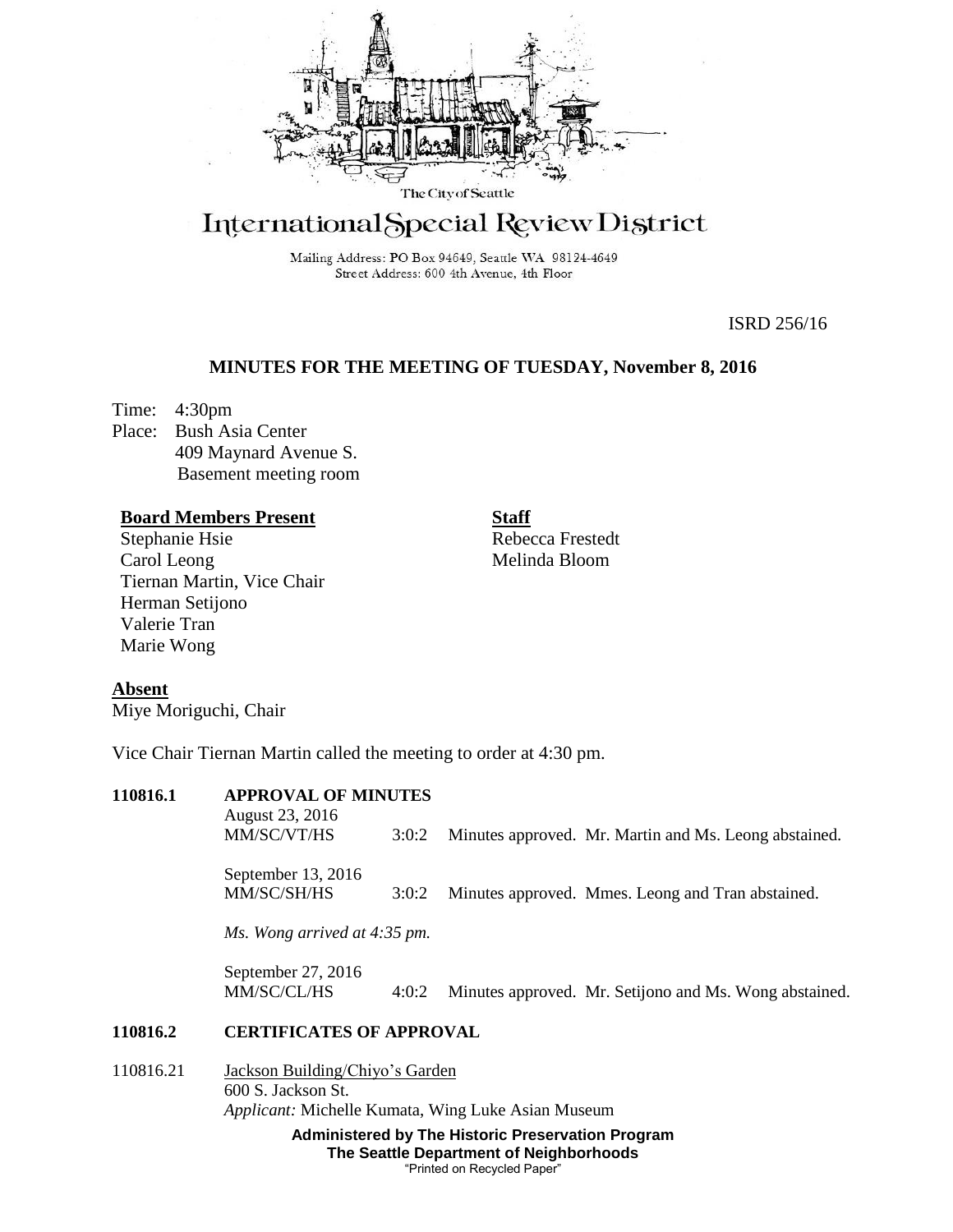Ms. Frestedt explained the proposed modification to the design of the fence along the alley. Modification will involve the addition of perforated metal sheets to be installed behind the wooden slats. Exhibits included photographs, plans and samples. She said the Jackson Building was constructed in 1932. It is listed as a contributing property to the National Register District. The building is located within the Asian Design Character District. She reported that a Certificate of Approval was issued in March 2016, following a recommendation by the Board, for construction of a wooden fence along the edge of the alley/garden.

Applicant Comment:

Michelle Kumata, Wing Luke Asian Museum, explained that a security issue necessitates the installation of metal in between frame and slat. She provided material sample and rendering showing scale of fence; two options of metal blackening finish – 50% and 100% - were presented. She said their preference is 50%; the finish will help the metal to recede.

Yuko Kunugi, artist, explained the pattering will be aligned with the fence slats. She said the metal panel will be custom cut to the pattern of the fence and she explained how it will match along the pattern. She confirmed that the fence will be attached at the back.

Ms. Kumata said the space is locked but is open for events and neighborhood tours. She said there will be a sign with an introduction to the garden and a link to a website where people can learn more.

Ms. Kunugi said the fence will be the introduction to the garden and will tell part of the story of the garden and Nihonmachi.

Paul Murakami, property owner, said they are also planning on putting murals and lighting in the alley.

Mr. Setijono asked if a structural engineer has reviewed the installation for wind load.

Ms. Kunugi said that a structural engineer is on board and has reviewed for wind load.

Ms. Leong asked about maintenance plan.

Ms. Kunugi said they will seal the wood; it will last one – two years. She said they want a natural patina on the metal and don't want to use an anti-graffiti coating because it creates a filmy, shiny look and loses the material texture. She said one of the goals is to activate the alley.

Public Comment: There was no public comment.

Board Discussion: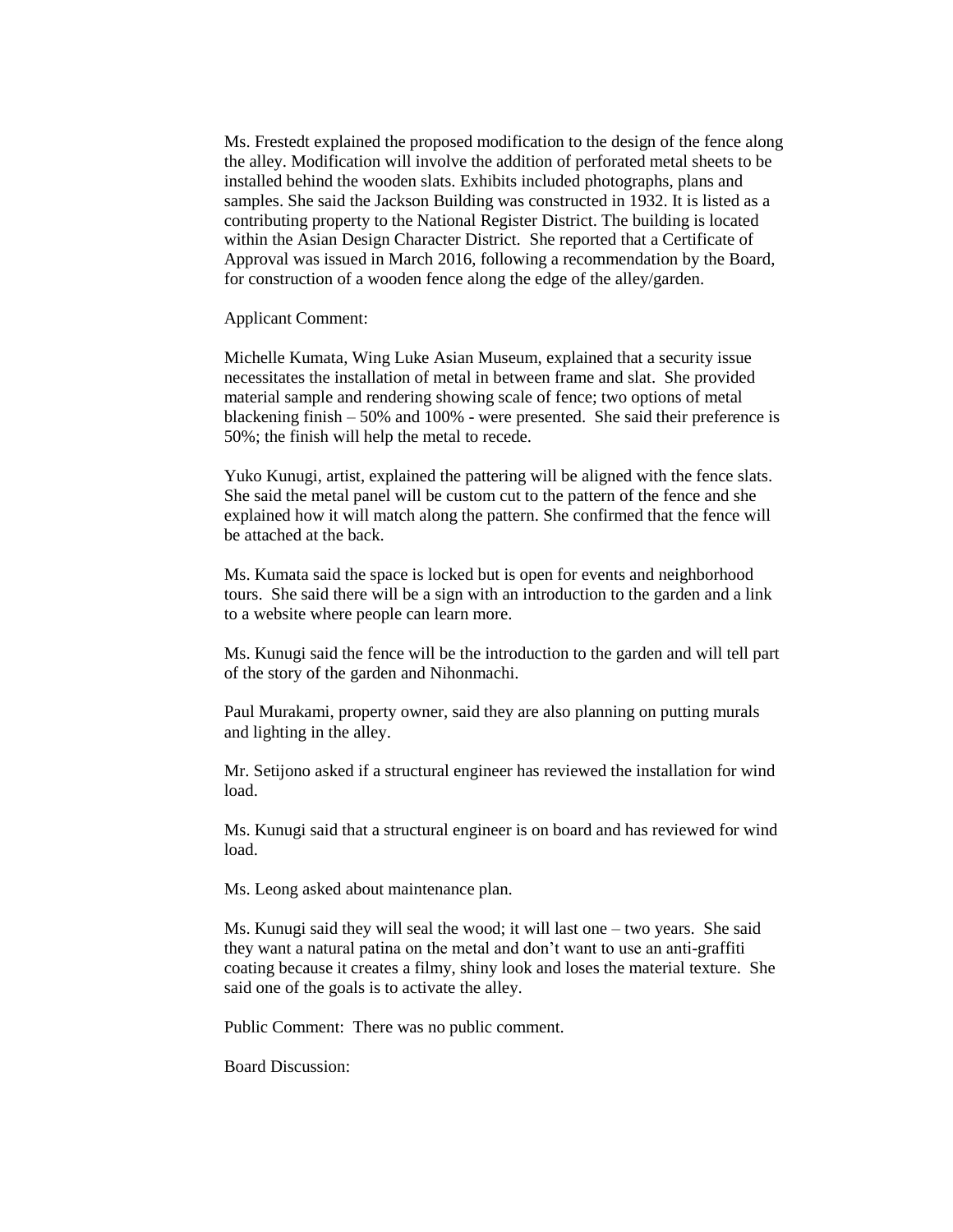Ms. Frestedt said initially a thinner profile metal was proposed but they changed to what is now proposed and it maintains the original design.

Mr. Murakami said the addition of the metal will prevent people from gaining a foothold and possible access to the garden.

Action: I move that the International Special Review District Board recommend approval of a Certificate of Approval for design, as proposed with 50% blackened.

The Board directs staff to prepare a written recommendation of approval for design based on consideration of the application submittal and Board discussion at the November 8, 2016 public meeting, and forward this written recommendation to the Department of Neighborhoods Director.

The proposed design meet the following sections of the **International Special Review District Ordinance and** a**pplicable Design Guidelines:**

## **SMC 23.66.030 Certificates of Approval – Application, review and appeals**

#### **Secretary of the Interior's Standards for Rehabilitation**

**#9.** New additions, exterior alterations, or related new construction will not destroy historic materials, features, and spatial relationships that characterize the property. The new work shall be differentiated from the old and will be compatible with the historic materials, features, size, scale and proportion, and massing to protect the integrity of the property and its environment.

**#10.** New additions and adjacent or related new construction will be undertaken in such a manner that, if removed in the future, the essential form and integrity of the historic property and its environment would be unimpaired.

MM/SC/HS/VT 6:0:0 Motion carried.

110816.22 Uwajimaya  $600\,5^{th}$  Ave. S. *Applicant:* Alastair Moyer, Uwajimaya

> Ms. Frestedt explained the proposed installation of a black-coated chain link fence around the perimeter of the parking lot, to be located behind the landscaping. Exhibits included photographs and plans. Uwajimaya is a noncontributing building located outside of the Asian Design Character District and retail core.

Applicant Comment:

Alastair Moyer, Blanton Turner (property manager), provided context of the site and location of the existing fencing. He said they propose to shorten the fence and continue it along the perimeter of the parking lot to sit behind the landscaping. He said that the 4' tall chain link fence will be slightly inset; it will provide needed security and protect the landscaping as well.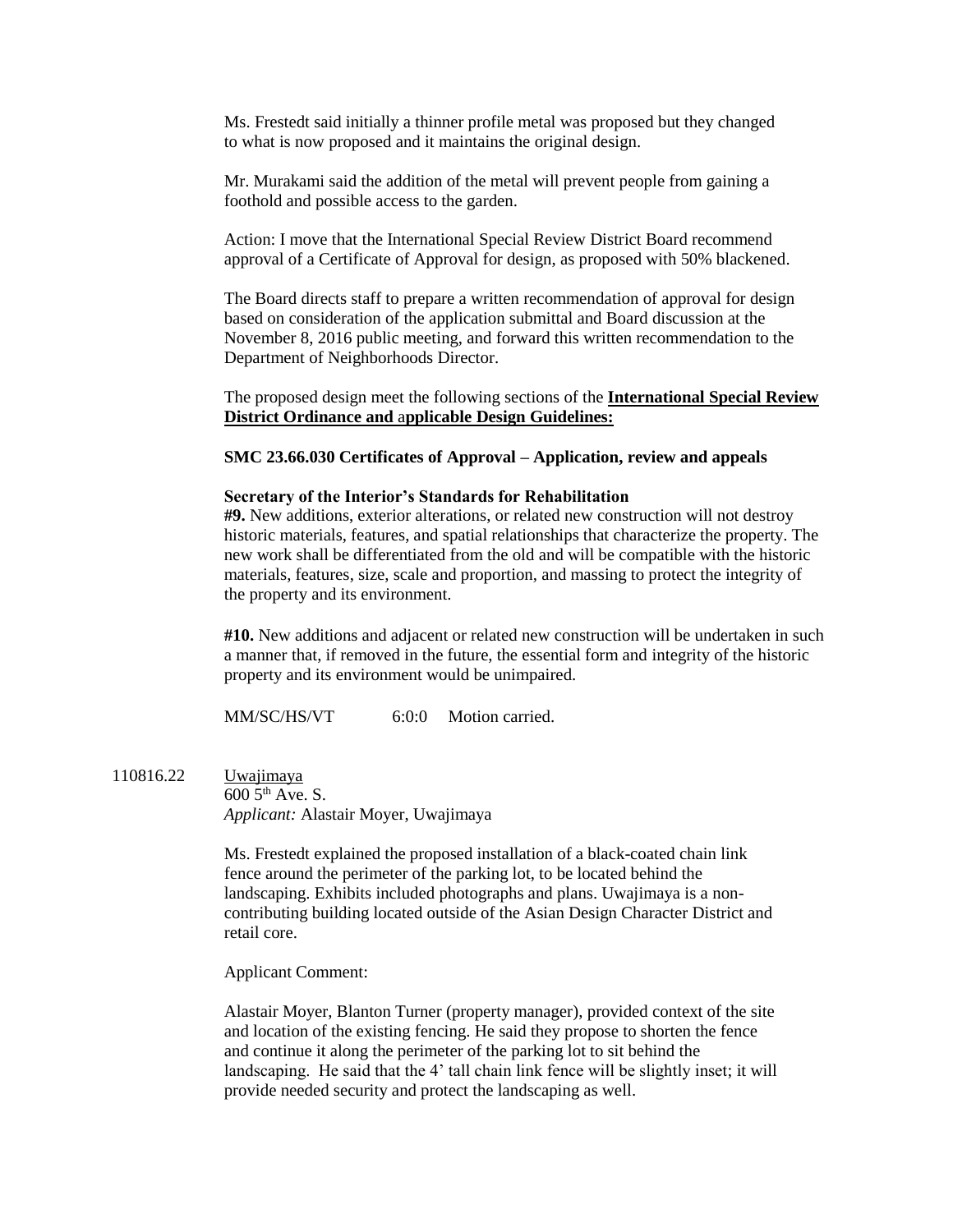Alan Hamada, Uwajimaya, said that the area has a lot of activity and is a major thoroughfare; they have had problems with shoplifting, car prowls and attempted car-jackings. He said the fencing is needed to provide safety for customers and to keep people to designated areas. He said they are also looking at cameras and lighting. He said the landscaping looks like a natural barrier and will mask the fencing.

Ms. Hsie noted that chain link provides baseline security and asked if nicer fencing – like that at Chiyo's Garden – was explored.

Ms. Frestedt said that where chain link is appropriate, coated chain link is often preferred to minimize visual impact. She said that here the fencing is located behind landscaping which is preferable so that the landscaping is more prominent. She said that Board will often ask what options have been explored, such an ornamental or decorative fencing.

Mr. Setijono said this is a few hundred feet of fencing.

Mr. Martin asked if everywhere there is a fence there is landscaping.

Mr. Moyer concurred.

Public Comment: There was no public comment.

Discussion ensued about how long it will take for landscape to reach height that will mask fence; the applicants thought it would be pretty quick as they have been trimming them twice a year. Board members noted they didn't want the fence exposed but also the shrubs should be maintained at  $3 - 4$ .

Action: I move that the International Special Review District Board recommend approval of a Certificate of Approval for design, as proposed based on allowing existing landscaping to grow to 4' to mask chain link fence.

The Board directs staff to prepare a written recommendation of approval for design based on consideration of the application submittal and Board discussion at the November 8, 2016 public meeting, and forward this written recommendation to the Department of Neighborhoods Director.

The proposed design meet the following sections of the **International Special Review District Ordinance and** a**pplicable Design Guidelines:**

## **SMC 23.66.030 Certificates of Approval – Application, review and appeals**

## **Secretary of the Interior's Standards for Rehabilitation**

**#9.** New additions, exterior alterations, or related new construction will not destroy historic materials, features, and spatial relationships that characterize the property. The new work shall be differentiated from the old and will be compatible with the historic materials, features, size, scale and proportion, and massing to protect the integrity of the property and its environment.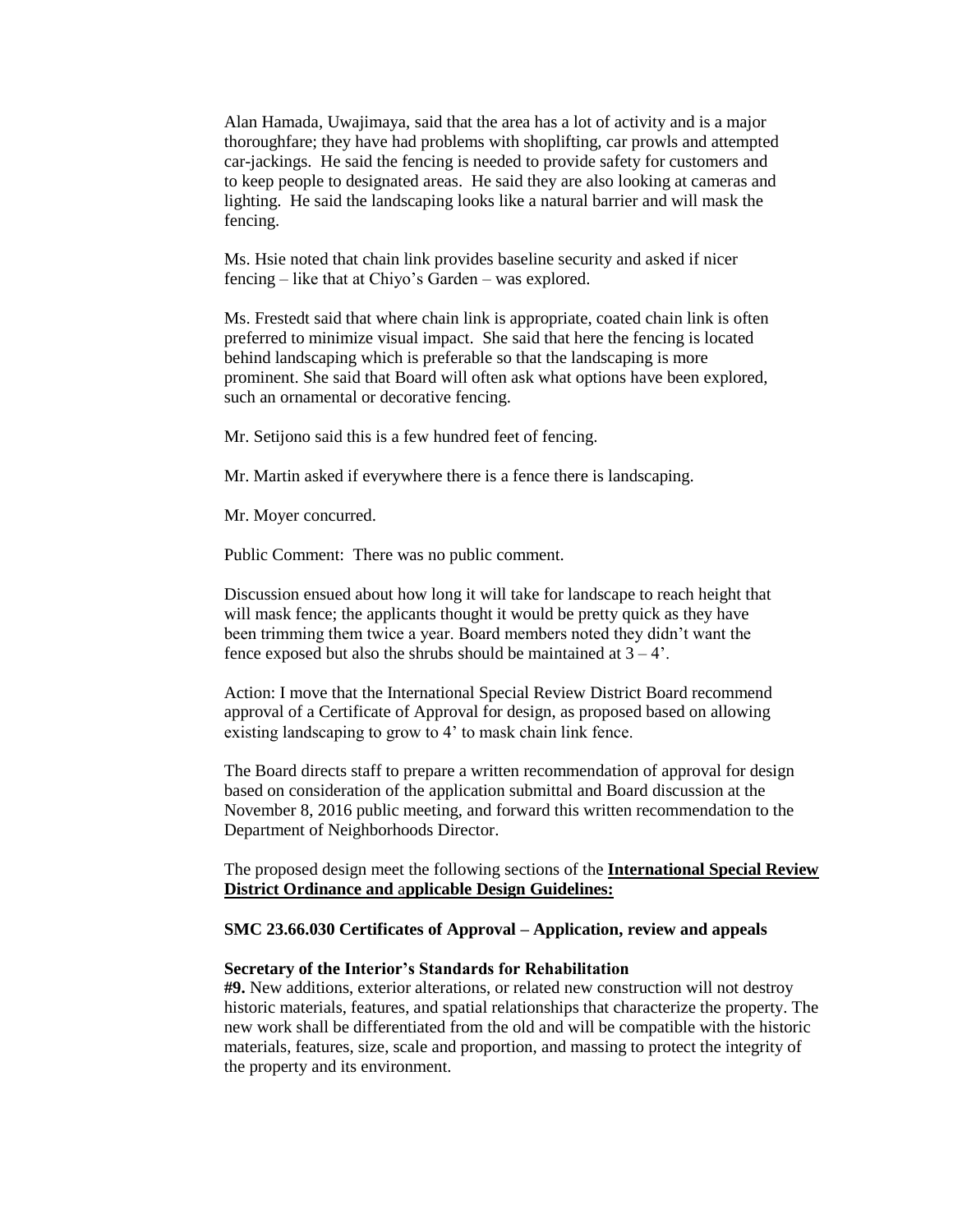**#10.** New additions and adjacent or related new construction will be undertaken in such a manner that, if removed in the future, the essential form and integrity of the historic property and its environment would be unimpaired.

MM/SC/CL/HS 6:0:0 Motion carried.

110816.23 Freedman Building 515 Maynard Ave. S.

> *Applicant:* Chip Kouba, ECCO Architecture & Design, on behalf of Freehold Theater

Ms. Frestedt explained the proposed work consists of: construction of an ADA ramp on the rear of the building and enclosing the dumpsters in a chain link fence with black privacy slats; installation of lighting on the south facade; and, modifications to the entry and vestibule on Maynard Ave. S. to accommodate a reversed door swing. Exhibits included photographs and plans. The Freedman Building was constructed in 1910. It is a contributing building located within the Asian Character Design District. A Certificate of Approval for Use, Signage and Paint Colors was issued in March 2016. The Freehold Theatre is located on the lower level, below grade. Staff advised the applicants to meet with Terrie Johnston, SPD Crime Prevention Team, to review proposal in light of Crime Prevention Through Environmental Design (CPTED) principals. Staff is concerned about the proliferation chain link fencing within the ISRD. It is the staff opinion that chain link, if approved, should be coated with black to minimize visual impact and reflectivity of fencing within the District.

Applicant Comment:

Zoey Cauley, Freehold Theater, explained modifications to front door swing per SDOT requirements. She said they will move the door in 2' and add a vestibule. She said the interior stairway will be move in 2'. She said there will be no change to historic elements or framing of door. Responding to questions she said that the door will be flush. She said the ramp will provide ADA access – the ground is rough and uneven; there is an ADA lift inside. She said they want to enclose the dumpsters with chain link surround to keep them in place; she indicated on the drawing where the enclosure will be sited. She said she met with CPTED officer who said the location provided good visibility and recommended addition of a flood light above the doorway. She said the CPTED officer had no problem with fencing.

Mr. Setijono asked if she had talked to trash company.

Ms. Cauley said the building owner talked to them and that pick up is possible.

Ms. Leong asked if they looked at options to chain link, wood or other designs?

Ms. Cauley said they did and it was cost prohibitive. She said that the fencing gmy not be there for long if the neighborhood goes "dumpster free".

Ms. Frestedt said there has been discussion about dumpster free alleys but she didn't know the status at this time.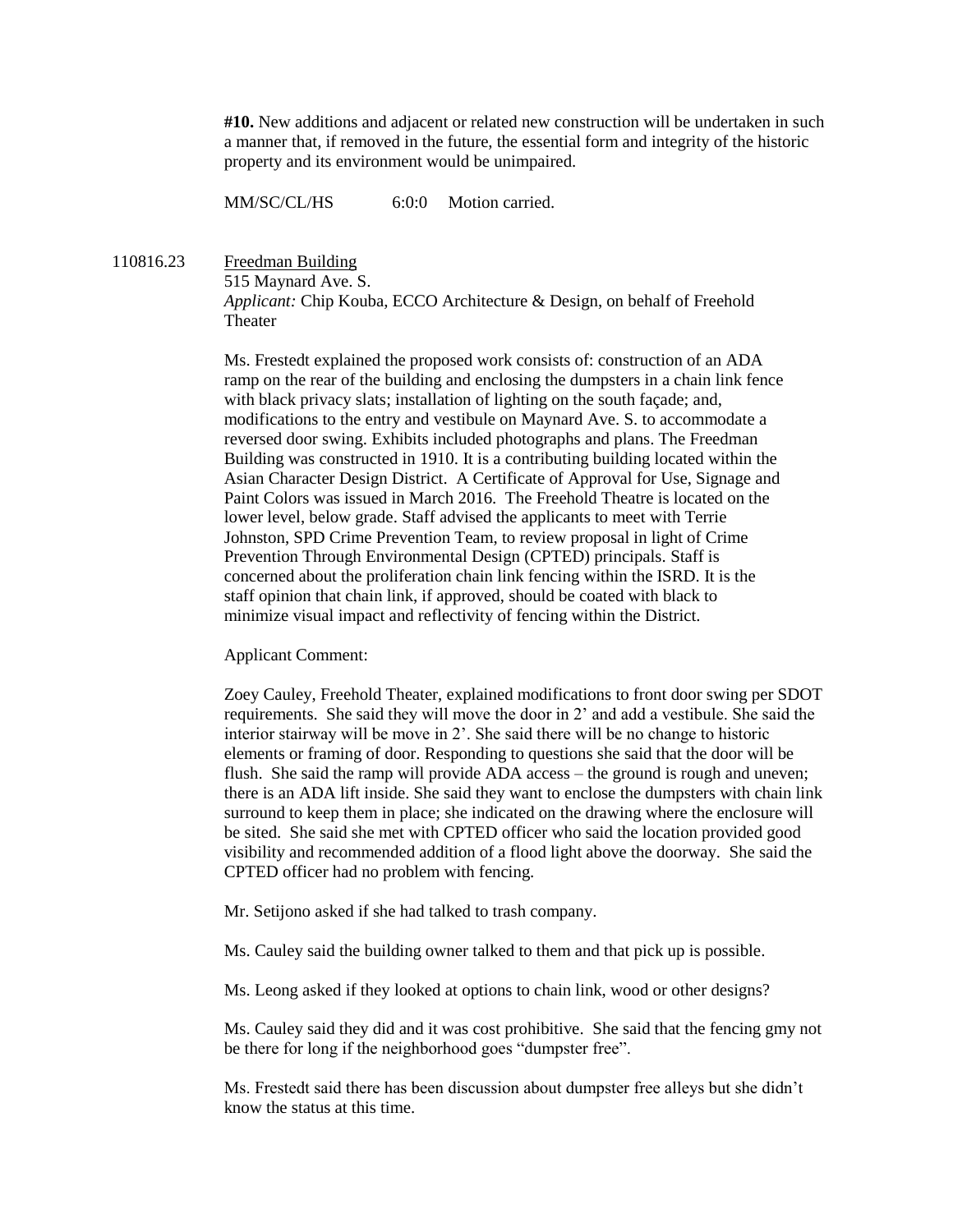Board members discussed the size and siting of the trash enclosure as well as the proposed materials. The rendering provided was not correct and board members wanted to see other options for layout and placement of the dumpsters due to potential view blockage of the ADA ramp. Board members noted that the privacy slats that were meant to mask the dumpsters provide hiding places and create a large block with no permeability. Board members suggested looking at options to remove all or some slats to allow more visibility.

Public Comment: There was no public comment.

Ms. Frestedt noted past concerns raised about tagging privacy slats and maintenance plan for dealing with graffiti.

Ms. Hsie said that she'd like to see options for of the parking and the ramp relate to one another.

Ms. Cauley said that the parking is for building tenants, not the theater.

Ms. Leong said it would be good to have a follow up conversation about option to chain link and suggested the applicant be in contact with Clean Alley Project and BIA regarding graffiti removal.

Ms. Frestedt noted issues with BIA contract coverage because this is within private property. She noted that similar project for chain link in a parking lot was reviewed at Chong Wa; the board approve the application for a non-coated fence with no privacy slats.

#### Privacy Slats

Ms. Leong was not supportive of privacy slats because of the area and alley location and the transparency issue.

Ms. Wong agreed and cited the graffiti issue as problematic.

Mr. Martin agreed.

Ms. Hsie agreed and asked if there was a way to re-arrange the enclosure. She wondered if there was a way to reduce the footprint of the enclosure.

Ms. Cauley said there are problems with people camping in the area – mattresses etc. She said they are hoping that putting in lighting and making the area look appealing and a used entrance would curb nefarious activity. She said there was a roll up door and not any other place to put the enclosure.

Ms. Hsie and Ms. Tran were not supportive of slats; they would obscure this area as an entrance.

Mr. Setijono was not supportive of slats and noted that the rendering doesn't show slats.

## Fence finish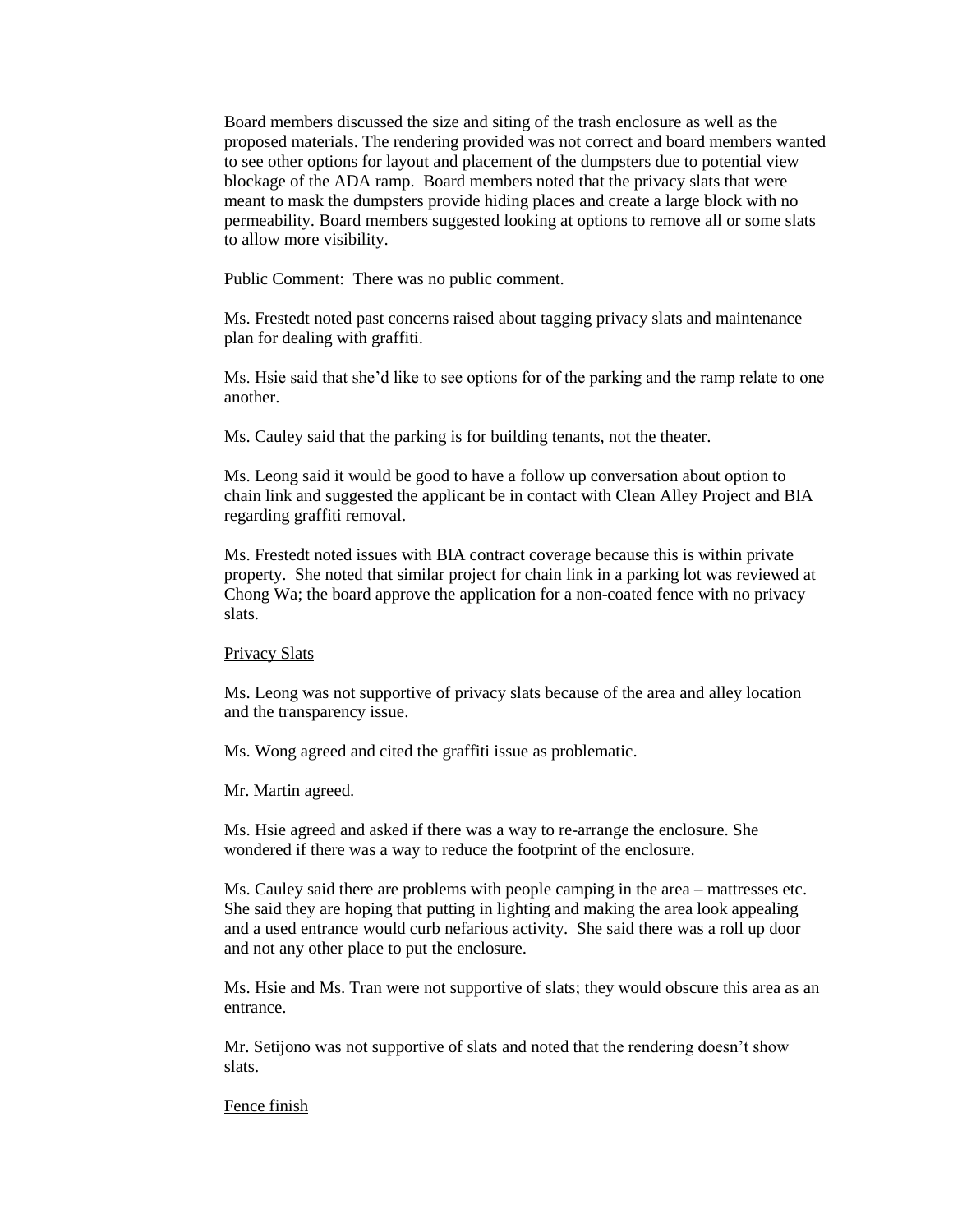Ms. Hsie preferred black coating.

Mr. Martin said the coated chain link provides a better quality environment and ties in better with features already on the site.

Mr. Setijono said the existing fence in area is galvanized.

Mr. Martin said that in general the proposed enclosure is much more visible from the street and he preferred a higher quality finish.

Ms. Leong said it is a large structure and uncoated would minimize its appearance – it would stand out less. She said she wished it was in another location.

Ms. Hsie said this is an entry way for those using the ADA ramp. She asked if there will be signage.

Ms. Cauley said not at this time.

Mr. Martin asked if anyone had comments on other elements in the proposal.

Ms. Leong said she was supportive of the door, lighting, ADA ramp, but preferred uncoated galvanized fencing with no slats.

Ms. Wong agreed based on what exists at the Chong Wa parking lot off Canton Alley.

Mr. Setijono agreed and noted the chain link is transparent without slats.

Mr. Martin agreed and said he was hesitant to approve the chain link and said he preferred to see other options for enclosure material. He wanted to see more options.

Ms. Hsie preferred the enclosure be moved; she asked if they gave thought to losing a parking space. She preferred coating but said she understands there is a lot of galvanized in the area.

Ms. Cauley said they want to keep the same number of parking spaces; there are no other placement options.

Ms. Tran asked if the dumpsters could be split up. She preferred no slats.

Mr. Setijono said it would be difficult to access dumpsters if split up. He suggested making the rail galvanized.

Ms. Tran thought the black rail makes it more distinct and welcoming.

Ms. Frestedt said there is a lot of galvanized fencing in the district and predate the district and that doesn't make them preferable. She said there are other ways moving forward and the board needs to set that stage. She read from the Design Guidelines about minimizing shiny metals. She said the district was established in 1973 and in the case of the Chong Wa fence it was probably there before that.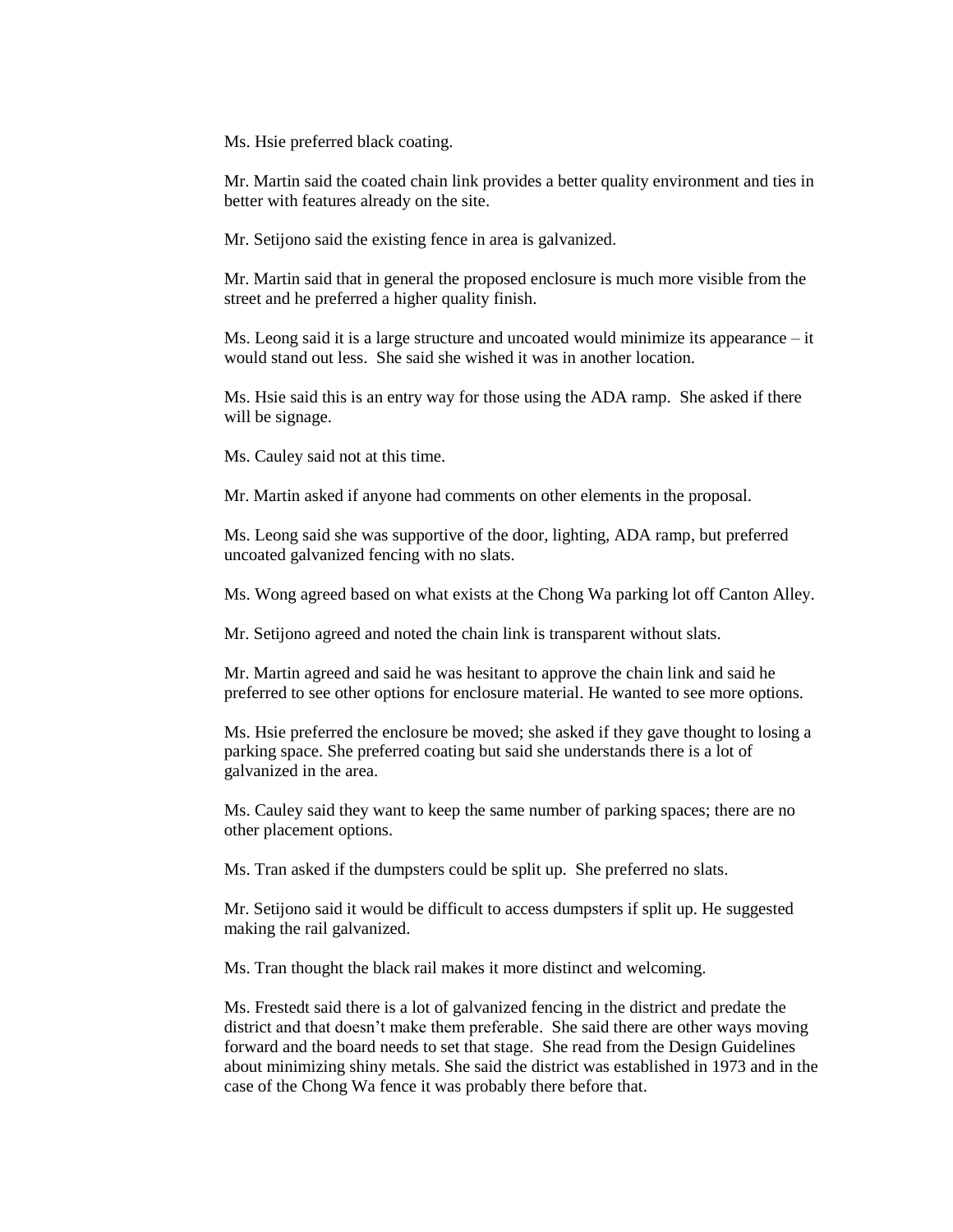Ms. Hsie noted that this site is at the corner of the alley is very visible. She said if there is a willingness to spend money on privacy slats that she wonders if other options could be considered.

Ms. Wong said it is difficult to review / approve without adequate renderings to help envision what is being proposed. She suggested tabling the application pending a color rendering that would show alternatives. She said she understands that this is a back end function, but it's also a secondary entrance.

Ms. Frestedt said the applicant has been working hard to open. She said she heard board support for front door modifications, ADA ramp but there are struggles about the dumpster enclosure.

Action: I move that the International Special Review District Board recommend approval of a Certificate of Approval for Design and Site Alterations – door lighting ADA ramp as proposed and have the applicant come back with a rendering of receptacle with and without privacy slats in galvanized finish.

The Board directs staff to prepare a written recommendation of approval, based on consideration of the application submittal and Board discussion at the November 8, 2016 public meeting, and forward this written recommendation to the Department of Neighborhoods Director.

The proposed design and site alterations meet the following sections of the **International Special Review District Ordinance and** a**pplicable Design Guidelines:**

**SMC 23.66.030 – Certificates of approval – Application, review and appeals SMC 23.66.336 – Exterior building finishes**

## **ISRD Design Guidelines III. Security systems**

#### **Secretary of the Interior's Standards**

#2. The historic character of a property shall be retained and preserved. The removal of historic materials or alteration of features and spaces that characterize a property shall be avoided.

#9. New additions, exterior alterations, or related new construction shall not destroy historic materials that characterize the property. The new work shall be differentiated from the old and shall be compatible with the massing, size, scale, and architectural features to protect the historic integrity of the property and its environment.

#10.New additions and adjacent or related new construction shall be undertaken in such a manner that if removed in the future, the essential form and integrity of the historic property and its environment would be unimpaired.

MM/SC/CL/HS 6:0:0 Motion carried.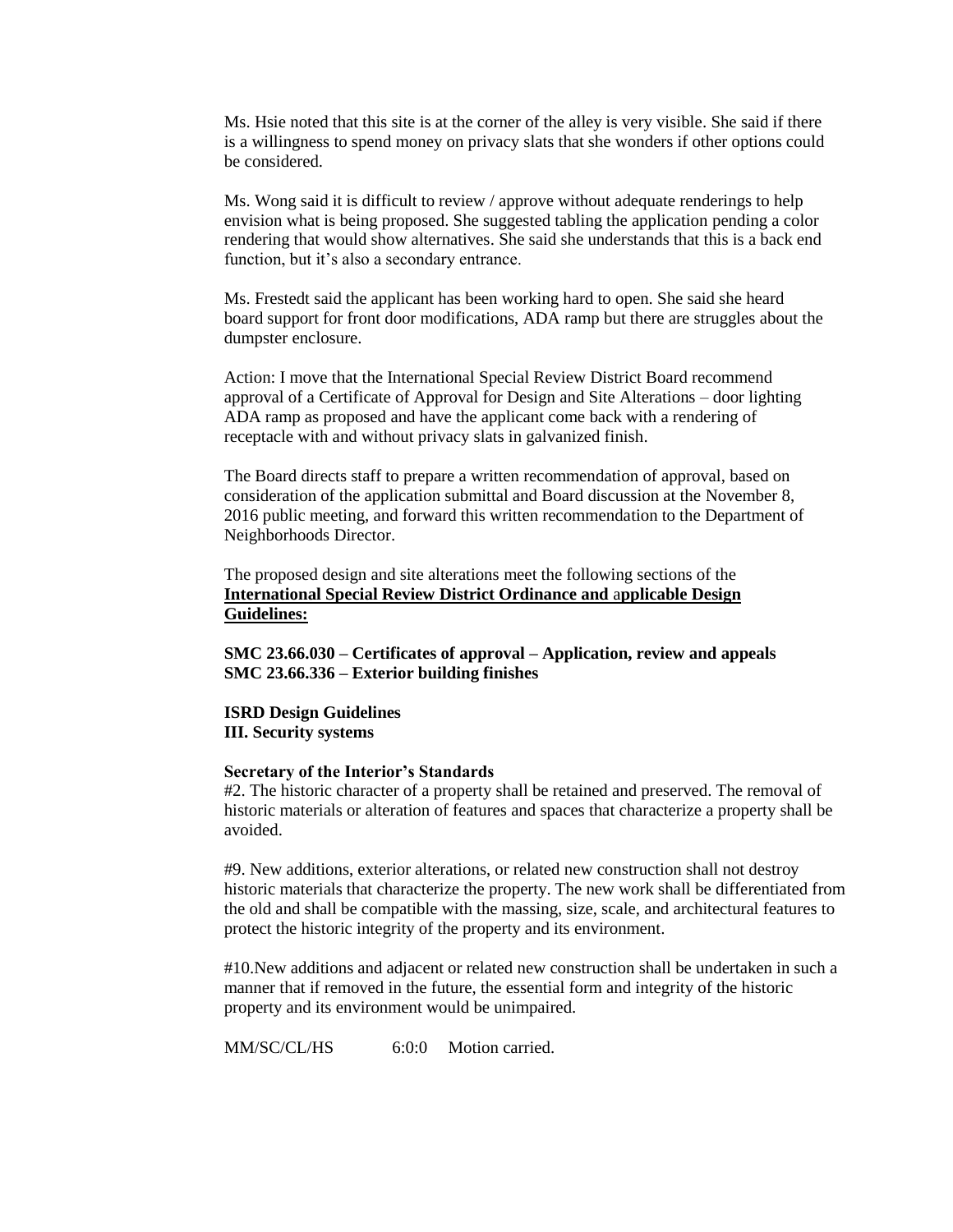A discussion of enclosed fencing followed. Mr. Martin told the applicant that if they proposed to come back with additional information to provide photos of existing conditions, alley views and dumpsters, within the District, along with examples of fencing with and without slats.

#### 110816.24 Republic

410-416  $7<sup>th</sup>$  Ave. S. *Applicant:* Paul Wu, Wu Architecture

Ms. Frestedt said this is a request for retroactive approval for installation of chain link fencing within the middle of vacated Canton Alley, between S. King Street and S. Jackson St. Exhibits included photographs. The Republic Hotel is a contributing building within the District. The building is located within the Asian Design Character District. A Certificate of Approval for lighting along the alley was issued in 2011. The fixtures were installed to discourage graffiti and tagging. Staff is concerned about the proliferation chain link fencing within the ISRD. It is the staff opinion that chain link, if approved, should be coated with black to minimize visual impact and reflectivity of fencing within the District.

Applicant Comment:

Paul Wu explained a temporary fence was put up to prevent nefarious activities. He said the chain link will be temporary – it doesn't touch the building and the posts go into the ground. He said they can buy wrought iron and ornamental fences cheaper. He said they will remove the fence when they start construction to convert upper floors to housing. He said they will clean up graffiti. He noted that the alley was vacated in the 1950s. Responding to clarifying questions about access for utilities Mr. Wu said that the trash is rolled out for pick up. Adjacent property owners have since erected their own fences making this one un-necessary.

Mr. Martin asked what the fence is preventing access to.

Mr. Wu said that the goal is to prevent access and graffiti. He said they are working with the next door neighbor to get an easement for access.

Public Comment: There was no public comment.

Ms. Wong asked how long the fence has been there.

Mr. Wu said a month.

Board Discussion:

Ms. Frestedt said that the fence was reported by community members. She said that alleys are significant places and the fence disrupts the view down the alley. She noted that the alley is vacated and is private property.

Ms. Hsie asked whether they would remove the fence when renovation begins.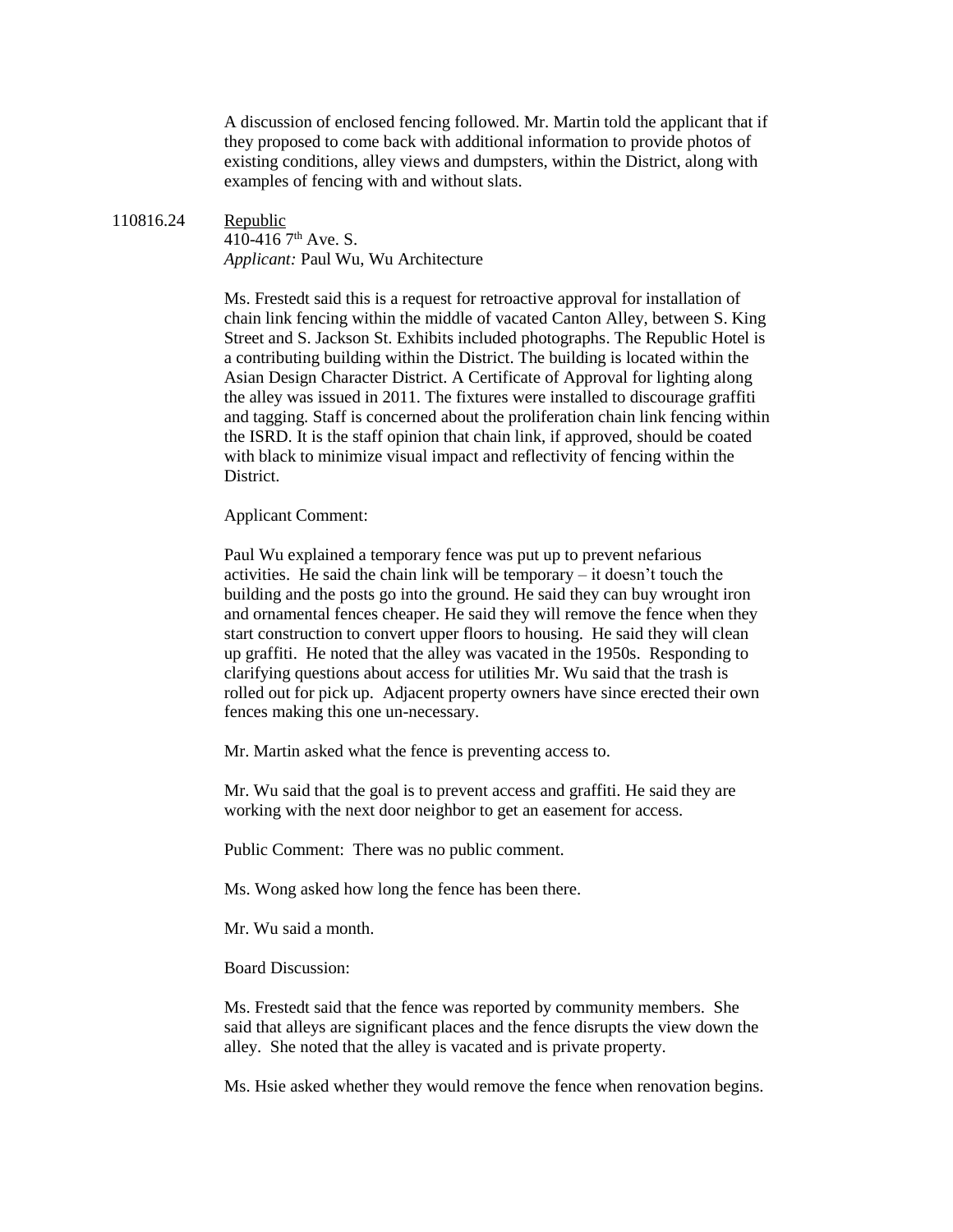Mr. Wu said that they are negotiating with the neighbor; at this time the fence is landlocked and not needed. He said they could remove it. The purpose is to prevent access.

Ms. Frestedt said the other fences went up the week she got this application. She said all were erected without approval; there are a total of four.

Mr. Martin expressed concern with the proliferation with chain link in the district. He said that this is inside the alleyway which is a built environment that we want to celebrate. He said there is a clear history of trash etc.; he noted this is not a public right of way and the applicant assured the board the fence will be removed when they start renovation. He thought it was OK to approve. He wondered if approval could be treated as temporary.

Ms. Frestedt said that there is not a process for temporary approval. She said if it wasn't retroactive other options could have been explored. She said the board should never accept something lesser just because it is retroactive.

Ms. Leong noted the multiple layers of alley issues – lighting, debris, and graffiti. She said alleys are part of the unique character of the district but unfortunately this one has been degraded and is an unsafe, unclean environment.

Ms. Hsie said the gate at Chiyo's Garden is a great art component. She noted the fence here is so deep in the alley and is not a public front. She said the aesthetic depends on where the fence is and how visible to the public it is. She said she is OK with this one but prefers black vinyl coating per the earlier discussion. She said the uncoated fence speaks to a different character not fitting in the district.

Ms. Leong said the fence is so far in the alley she was OK with it.

Ms. Wong was concerned it was precedent setting.

Ms. Frestedt said the board is to review the application as if it were not already installed.

Ms. Wong noted the proliferation of chain link in the district.

Board members stated that the location is on an interior, mid-block section of the alley which sets this fence apart from any other chain link in the district. It is so deep mid-block that there is not a big impact on public perception. Black coating is preferable.

Action: I move that the International Special Review District Board recommend approval of a Certificate of Approval for Design, as proposed with current galvanized fencing.

The Board directs staff to prepare a written recommendation of approval, based on consideration of the application submittal and Board discussion at the November 8,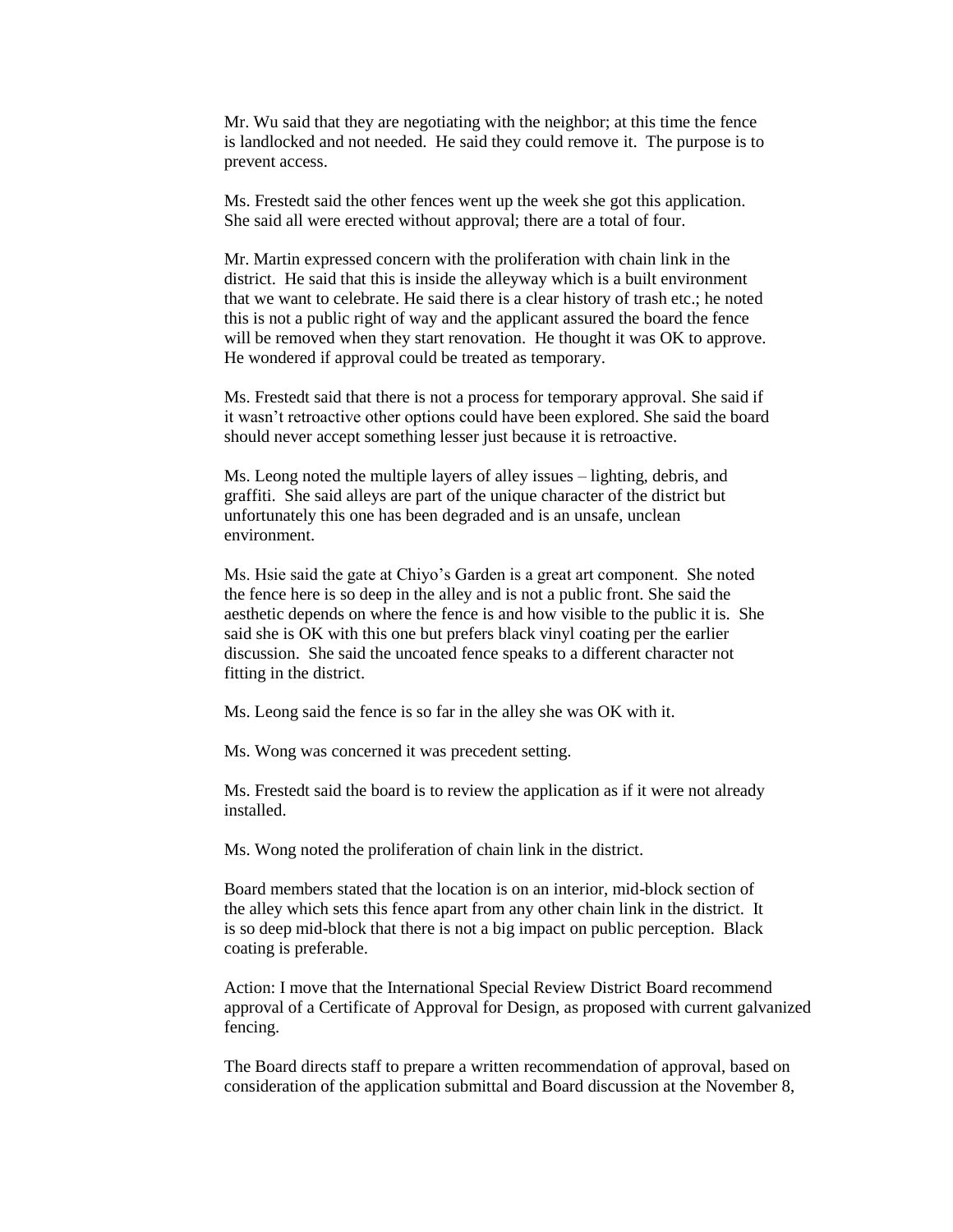2016 public meeting, and forward this written recommendation to the Department of Neighborhoods Director.

The proposed design meets the following sections of the **International Special Review District Ordinance and** a**pplicable Design Guidelines:**

**SMC 23.66.030 – Certificates of approval – Application, review and appeals SMC 23.66.336 – Exterior building finishes**

**ISRD Design Guidelines III. Security systems**

#### **Secretary of the Interior's Standards**

#9. New additions, exterior alterations, or related new construction shall not destroy historic materials that characterize the property. The new work shall be differentiated from the old and shall be compatible with the massing, size, scale, and architectural features to protect the historic integrity of the property and its environment.

#10.New additions and adjacent or related new construction shall be undertaken in such a manner that if removed in the future, the essential form and integrity of the historic property and its environment would be unimpaired.

MM/SC/CL/HS 4:2:0 Motion carried. Mmes. Wong and Hsie opposed.

Ms. Frestedt said she appreciated the discussion and noted that applications are reviewed on a case-by-case basis. She said the rationale for the decision is understandable and the clarification for it is specific in that we can set this site apart from others including the others installed on this alley.

Ms. Hsie said it is a slippery slope on location in the alley and thought that requiring coated fence might prompt looking at other options.

Ms. Leong said it would be a good guideline discussion – chain link, color, preference for wood, transparency issues.

Ms. Hsie said a discussion is needed.

Ms. Wong said it is disturbing to review retroactively especially by those who are familiar with the requirements.

Ms. Frestedt said retroactive approval perpetuates more of the same. She noted that Mr. Wu commented on more affordable, decorative options. She said with regard to public safety the board can ask what other measures are being considered to address the concerns.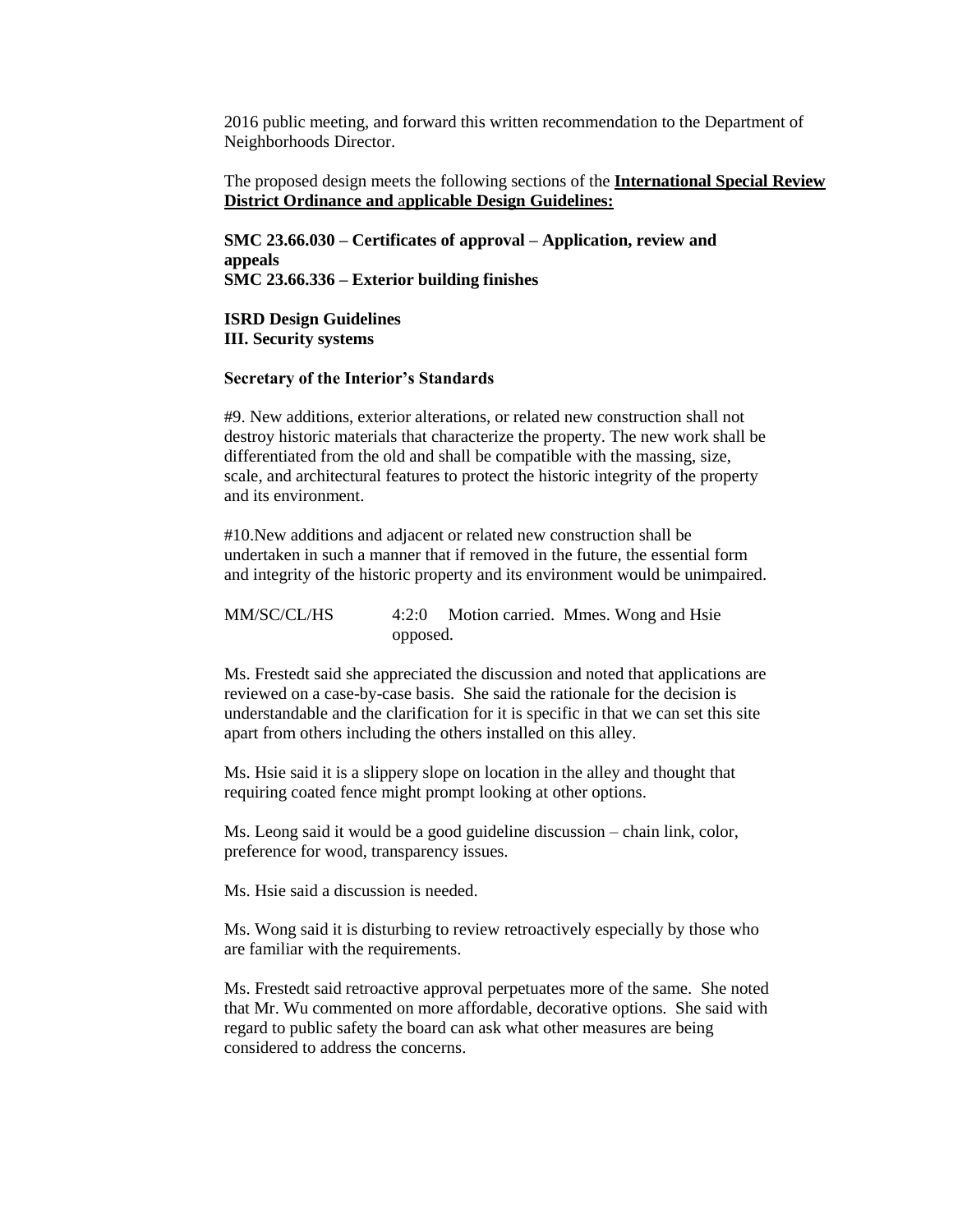Mr. Martin said that more guidance is needed regarding fencing. He said there is always a layer of complexity and other considerations.

Ms. Hsie said photos showing garbage cans and existing conditions can help; the board needs to know why the fence is needed. She said a clear site plan is needed.

Ms. Frestedt said the Guidelines are building specific rather than open-space specific.

## **110816.3 BOARD BRIEFING**

110816.31 CID Healthy Community Action Plan *Presenter:* Valerie Tran, InterimCDA

> Informational briefing on the CID Healthy Community Action Plan, developed in partnership with partnership with Swedish, Public Health Seattle & King County, SCIDpda, CIDBIA, ICHS, and Yesler Community Collaborative. The Plan includes consideration of housing, public safety, green space, streets and sidewalks and aims to increase awareness of the physical and social conditions in the CID.

Valerie Tran, Interim Community Development Association, presented 2020 Healthy Community Action Plan (plan in DON file) which doesn't address any specific development or project under review but is part of broader visioning. She said the guide focuses on improving safety and livability in CID via nine strategies. She stated that diabetes is the leading cause of death in the CID and that the life expectancy is seven years less the rest of King County. The CID has the least amount of open and green space per person compared to any other neighborhood in the city and the available space is often unsafe. She said that the community has suffered from result of institutional racism and disinvestment in the neighborhood - stress and isolation and sedentary lifestyles. She said they are working to improve the physical and social environment in the CID and are becoming intentional at incorporating health and livability into development.

She said action areas include increasing investment in public spaces and safety; stabilize and enrich business and residential communities; and influence policy and decision regarding the built environment. She went over the action plan / strategies and said they are working with City and County, funders and developers. She said they are focusing on how to support community and address issue affecting the community. She said that developers could understand how they can influence their sidewalks and streets. She said they have secured \$250,000 to begin and that they can only do a handful of action items at a time. She said they hope to shift policies and environment policies to support the neighborhood to get people involved. She said they have shared the plan with City Council members and funders. She said they are trying to get word out to hospitals and she noted the Swedish has stepped up which has been really good.

Ms. Tran said they have shared the report with City Council and major funders and they're trying to reach out to hospital partners.